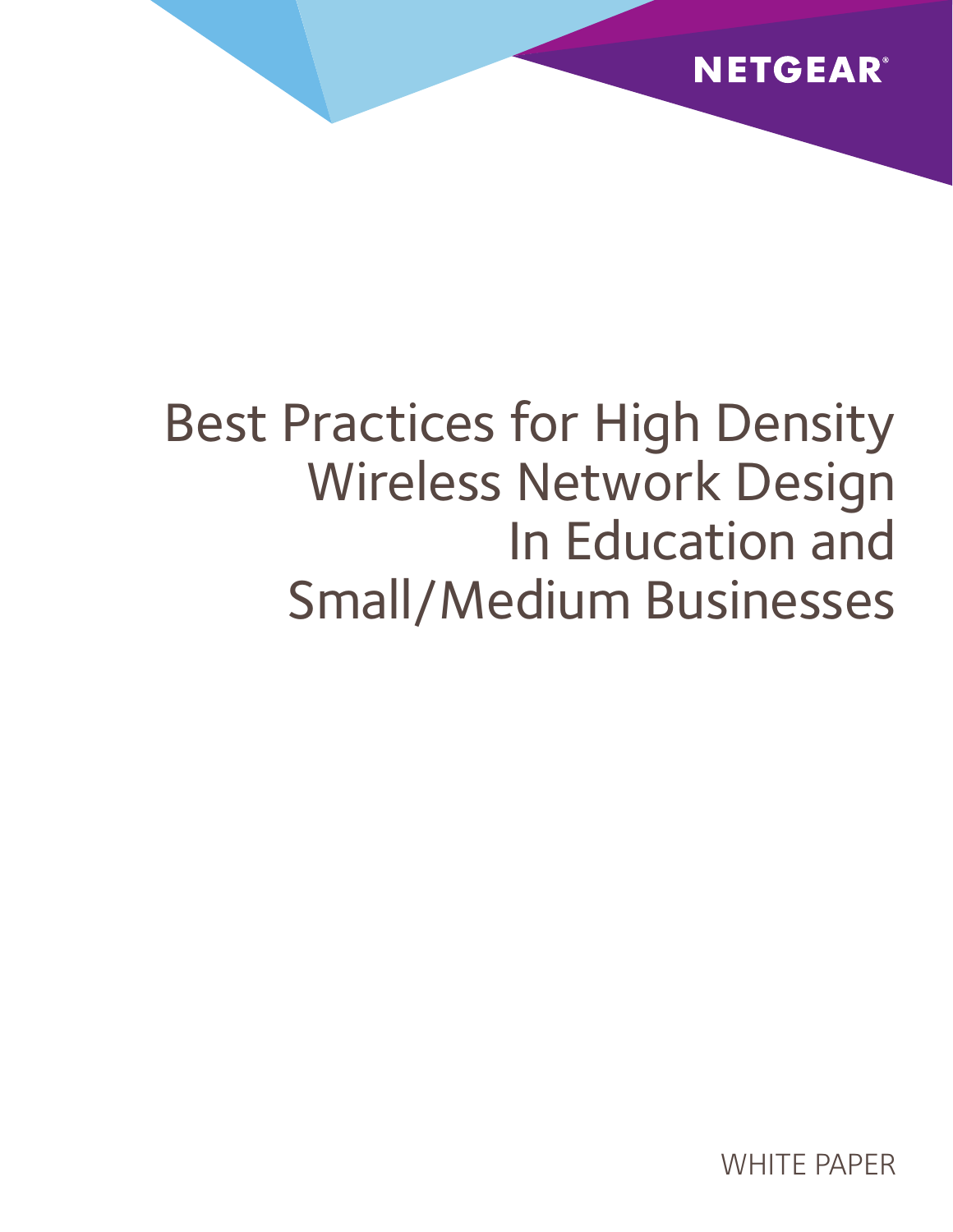

# **Table of Contents**

| CONCLUSION |  |
|------------|--|
|            |  |

This Palmer Research White Paper was commissioned by NETGEAR™ and is distributed under license from Palmer Research. @ 2014 Palmer Research. All Rights Reserved.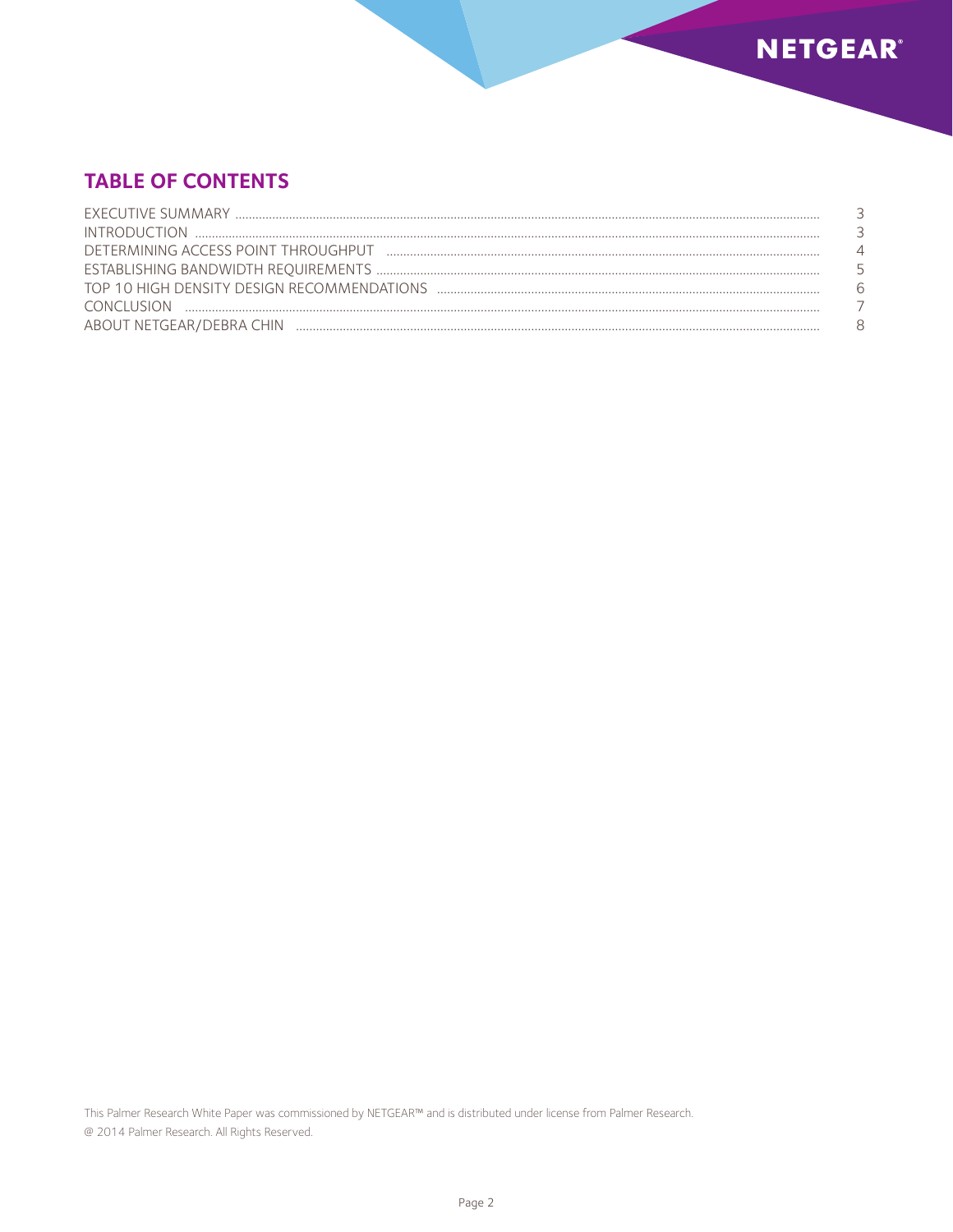

## **Executive Summary**

As usage of smart phones and tablets continue to gain in popularity, the trend towards BYOD (bring your own device) continues to gain momentum. Wireless networks that were once designed to support a few laptop computers must now routinely host a wide range of mobile devices including smartphones, tablet computers, and e-readers, often with these devices running bandwidth-intensive applications such as video. As a result, IT administrators are increasingly faced with the challenge of how to design and deploy a wireless network that can accommodate the exponential growth in network devices and applications.

This whitepaper is intended to help IT administrators understand some basic guidelines for determining access point (AP) throughput, bandwidth requirements and best practices for wireless deployment in high density environments such as schools and small/medium businesses.

## **Introduction**

There are two basic types of deployment models in wireless: coverage and capacity based. In a **coverage** based wireless design, the goal is to provide good quality of service (in terms of RF signal strength) in as much of the area as possible with a single or multiple access points. Examples of coverage based deployments include sites where there is a relatively large area with few Wi-Fi devices per user such as:

- Elementary school classrooms
- Warehouses
- • Nursing homes, hospitals and clinics
- • Hotels
- Office cubicles

In most of these deployments, the number of access points needed to cover the area is determined by the AP signal strength, which is a combination of AP output power and antenna gain. Other factors to consider when designing coverage based networks are:

- Type of site office, cubicle, warehouse, single room motel/hotel, etc.
- Floor plan and ceiling height e.g. office (10 ft./3 m), warehouse (20 ft./3m), gym (30 ft./9m)
- Construction materials and obstructions e.g. concrete, brick, drywall, elevator shafts
- Number of floors
- **Exclusion areas –** locations where coverage is not needed/wanted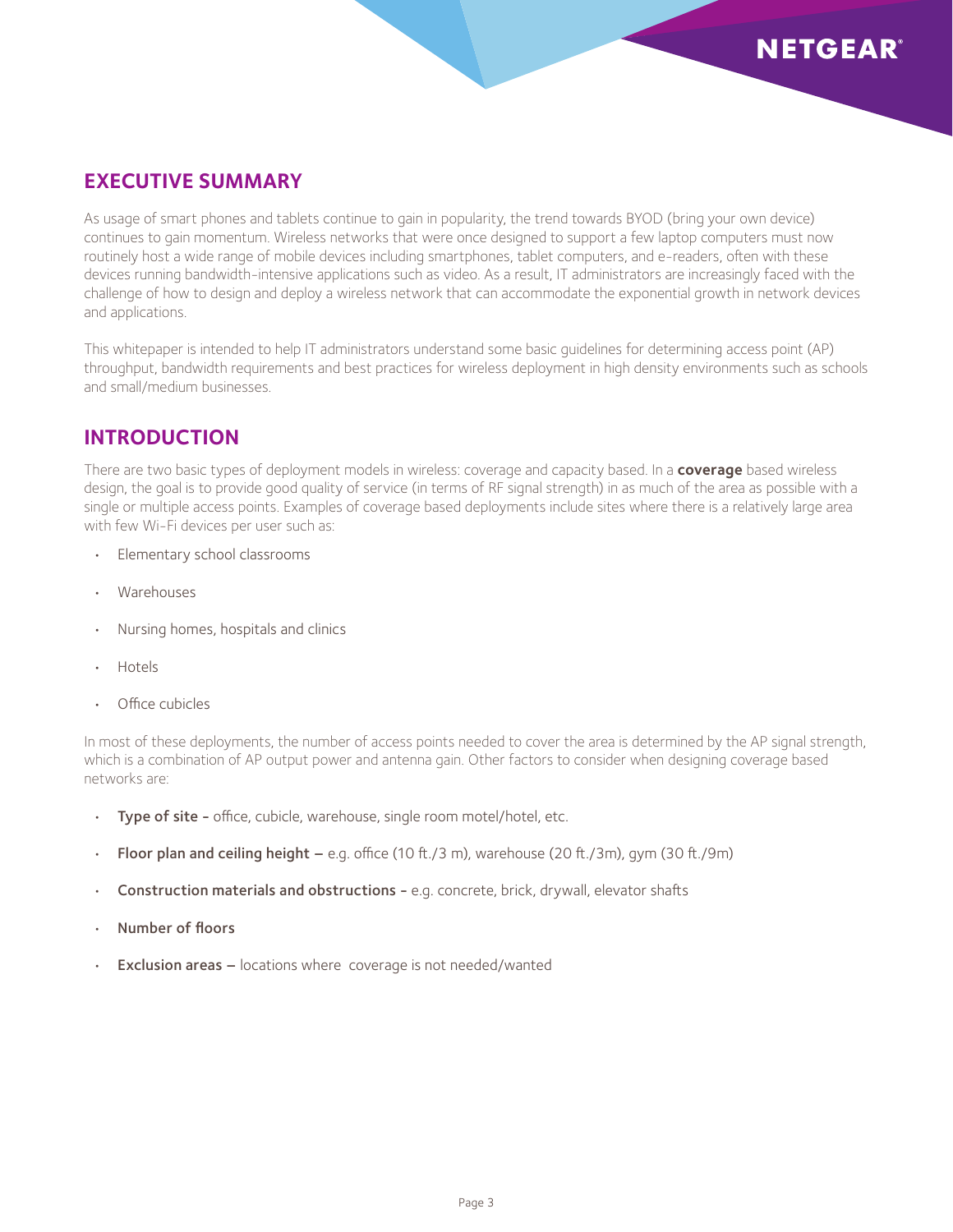

The second type of wireless deployment is referred to as **capacity** based. In this type of deployment, the goal is to provide good quality wireless service to a concentrated set of concurrent users in a confined area. Examples of capacity based deployments include sites such as middle or high school classrooms, lecture halls, auditoriums, libraries, stadiums, and office conference rooms. Factors to consider when designing capacity based networks are:

- Number of users in a specific area covered by a single AP
- Number of Wi-Fi devices per person
- Percentage of users that are expected to be active
- • Types of applications and throughput needed
- Mix of applications
- Type of clients in the network (2.4 GHz vs. 5GHz)
- Legacy vs. .11n client protocols

Within an enterprise or school, there may be a mix of areas that require both coverage and capacity based wireless deployments. When you have a large number of users accessing Wi-Fi and demanding throughput at the same time, it is considered to be a high density area. As a general rule of thumb, when there are 25 to 30 active users in a coverage area served by a single AP (approximately 500 to 1,000 square feet), then you will need to design your wireless network using some of the high density best practices that are outlined in this guide.

# **Determining Access Point Throughput**

It is a common sizing mistake to use the theoretical maximum to estimate how much throughput an AP can actually support, For example, the theoretical throughput for an access point with a 2x2 dual band radio that can support up to 300Mbps per radio would be 600 Mbps (300Mbps x 2). Assuming there are 25 concurrent Wi-Fi users in the area, you could mistakenly calculate that each access point can support 24Mbps per user (600Mbps/25 users).

In practice, there are several factors that will significantly reduce AP throughput vs. the theoretical limit:

- Protocol and packet overhead can reduce throughput by 40 50%
- Slow or "far away" clients clients that are further away or in an area of weaker signal strength must step down the transmission physical rate (PHY) rate to send the packet (e.g. a client sending a packet at 1 Mbps will take 100 times longer than a client sending the same packet at a PHY rate of 100Mbps), potentially causing an additional 50% degradation of throughput.
- • Uneven distribution of clients in a dual band concurrent AP, both bands can simultaneously support client traffic. However, not all clients are dual band and there is no guarantee that even the dual band clients will evenly distribute themselves between 2.4 and 5GHz. Network effectiveness may be reduced by another 50% due to the behavior of the clients.
- Control traffic control traffic exchanged between the AP and various clients at low PHY rates can further reduce available bandwidth by 25%.
- Other co-channel and adjacent channel interference, network re-transmissions, and bad behavior clients will further reduce AP throughput.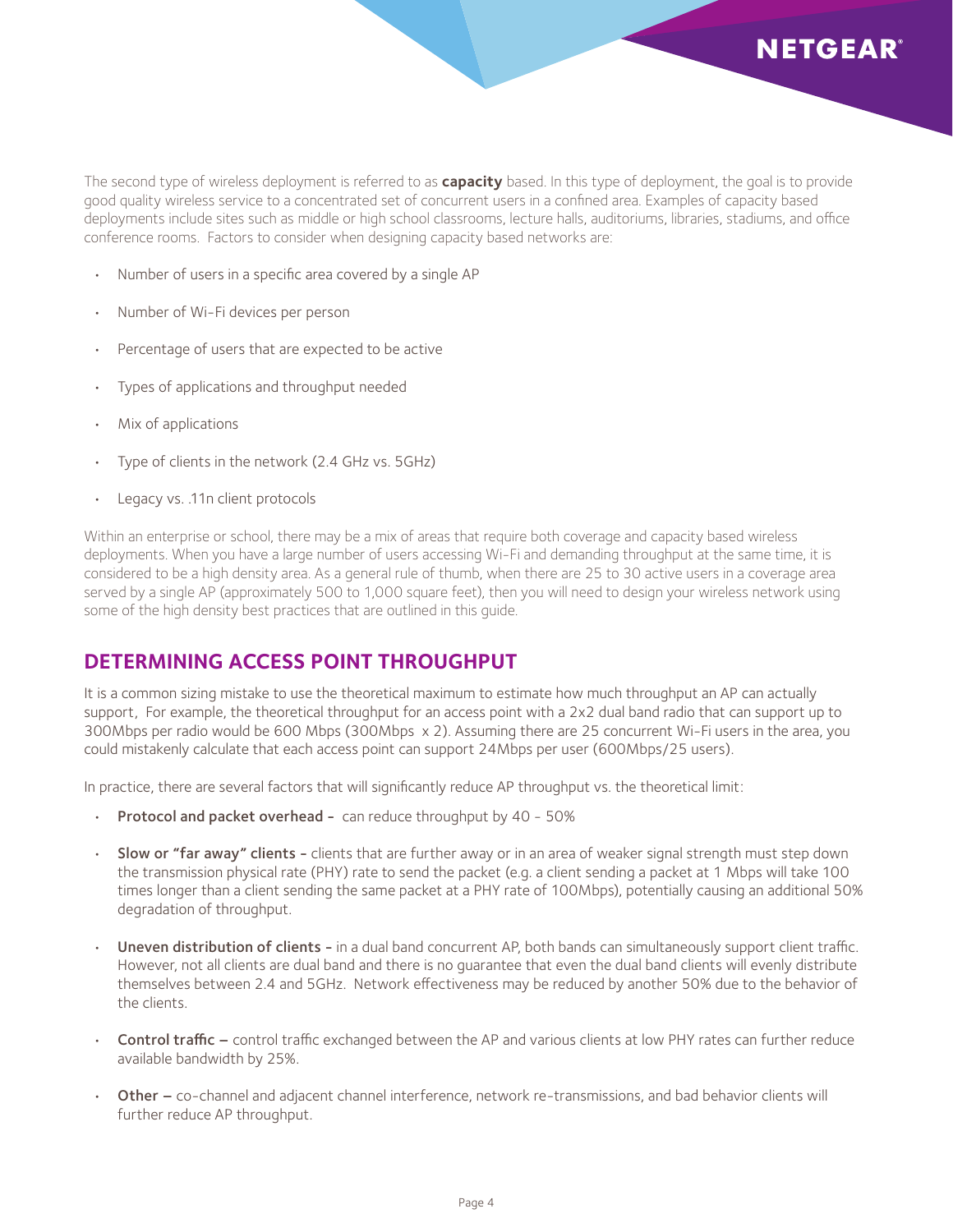

As you can see in Figure 1, end users in schools and small/medium businesses are only left with 2 -3 Mbps/user to run mission critical applications after taking into account the various factors constraining AP throughput. Note that these values are offered as an example based on experience with past solutions and actual performance may vary based on situational conditions.



*Figure 1: Realistic User Throughput*

#### **Establishing Bandwidth Requirements**

When designing high density wireless networks, it is critical to understand which applications will be used and how much bandwidth each application will consume in terms of throughput per user. The chart in Figure 2 below provides some general references on how much throughput is needed for common applications such as internet, audio, video, printing, file sharing, and online testing. More and more schools are using online video applications such as knowmia.com and youtube.com as a daily teaching tool. As you can see from the chart, throughput requirements can vary from 2 to 4Mpbs per user depending on the video resolution. Once the bandwidth per application is known, this number can be used to calculate the bandwidth required per user.



*Figure 2: Average Bandwidth Requirements by Application Type*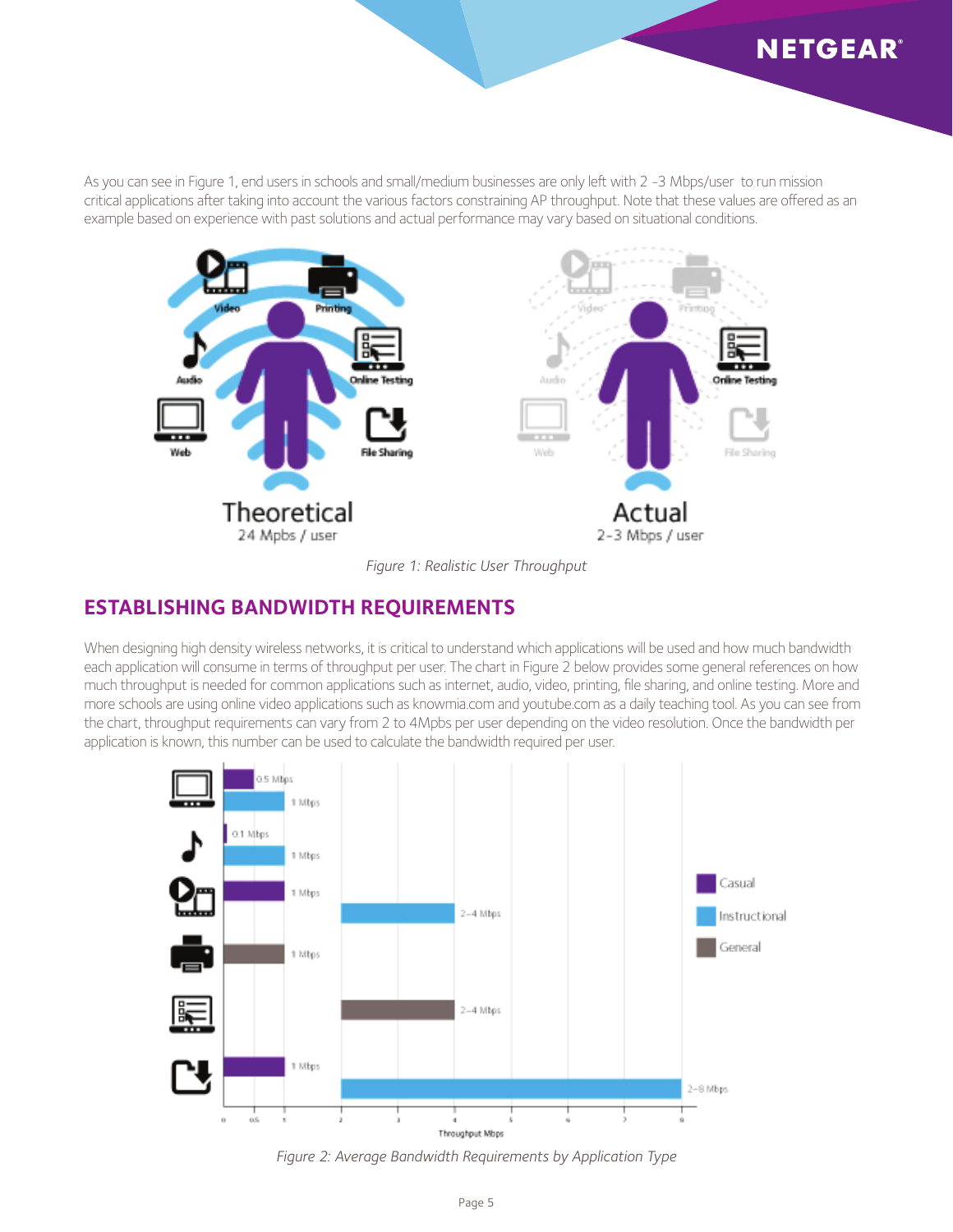

In addition to the type of applications to be used, bandwidth requirements will vary based on the number of expected users on the wireless network. As more users access the network, throughput per user goes down causing slower transmission rates. If the network consists of mixed clients (11a, b, gand 11n modes), the average throughput per client will also go down with the greater the number of legacy clients

Once the types of applications are identified and the bandwidth per type of application is determined, you can establish the aggregate bandwidth required by multiplying the total Mbps by the number of expected users in the coverage area.

#### **Top 10 High Density Design Recommendations**

The following design recommendations are best practices based on many successful installations and should serve as guidelines for proper design, planning, and deployment of a wireless network in a high density environment.

- 1) Identify High Density Areas start the design process by using a live RF tool such as AirMagnet planner to identify areas of high density.
- 2) Use Dual Band APs use dual band concurrent access points (2.4GHz and 5 GHz radios) to maximize available throughput for users. Always enable both radios.
- 3) Design AP Overlap design the AP placement in high density areas such that each client always sees two to three access points. If one or two access point is overloaded at any given time, the client can be load balanced to another access point without any negative impact to the end user.



*Figure 3: Design AP Overlap for High Density Areas*

- 4) Load Balance Traffic set the threshold on the AP to effectively utilize an over the air resource to ensure that you load balance the traffic to all of the access points that can be seen by clients. Based on Netgear's internal testing, we recommend setting the maximum number of clients to 25 to 30 for high throughput applications and the minimum RSSI threshold of (-73dBm). This means that any particular AP will serve a maximum of 25 to 30 clients with good reception.
- 5) One AP Per Classroom for middle or high schools that have 25 to 30 students per classroom and have high throughput traffic as part their daily classroom teaching due to 1:1 programs or HD video streaming, use one AP per classroom and an additional AP in the hallway.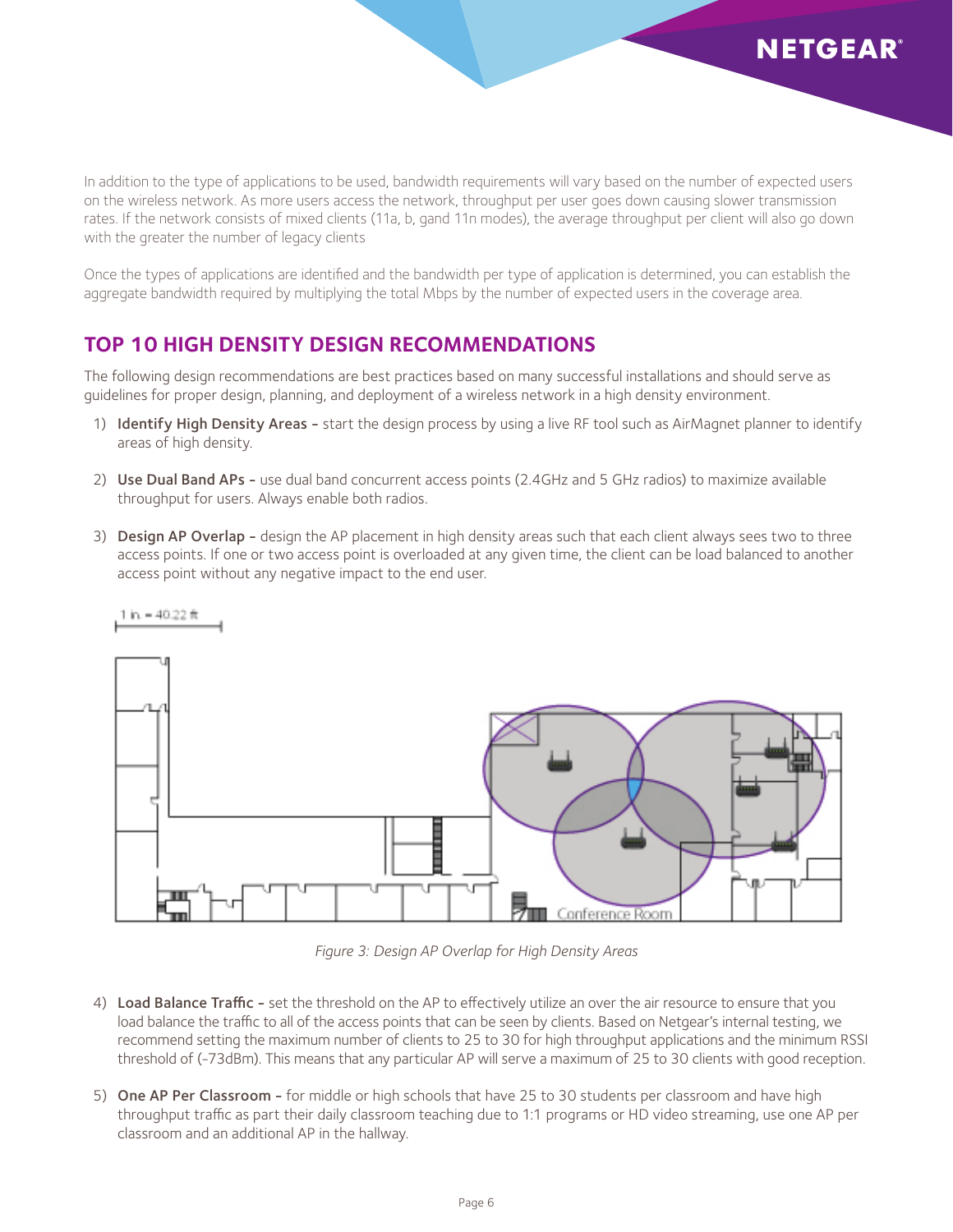

 6) Set AP Power Lower – turning AP power up could cause additional co-channel and adjacent-channel interference. The recommended method is adding a third AP while setting the output power to one half or one quarter for the 2.4GHz AP and to one half for the 5 GHz AP.



*Figure 4: Tuning AP Output for Maximum Power*

- 7) Upgrade the Wired Network ensure that there is sufficient bandwidth on the wired network to support higher throughput APs by deploying PoE Gig switches at the edge and 1G or 10G switches at the aggregation/core layer.
- 8) **Go Onsite –** conduct a physical site survey to identify and trouble shoot any potential forms of interference from Wi-Fi or non-Wi-Fi sources.
- 9) Stress Test prior to live deployment, fully load the network to validate the ability of the network to handle the amount of traffic generated by a BYOD implementation.
- 10) Share Knowledge high density wireless design is still a relatively new topic among IT administrators in K-12 education and SMBs. Sharing knowledge of best practices from other successful deployments can be a valuable resource.

## **Conclusion**

As BYOD becomes a way of life, not just in business environments but in facilities like schools, hospitals and even government buildings, wireless networks must be-designed to accommodate significant increases in the amount of traffic generated . In high density environments, the demands on throughput are often exacerbated by users carrying two or three devices using multiple applications that consume network resources simultaneously. The key to a successful wireless deployment is first understanding whether your environment is coverage or capacity based. Once you assess the parameters based on the deployment scenario, following the design recommendations outlined in this document should ensure sufficient bandwidth capacity to deliver a positive experience for end users. Sharing best practices with colleagues who have implemented or are in the process of implementing wireless networks in other schools and small/medium businesses can also be a valuable resource.